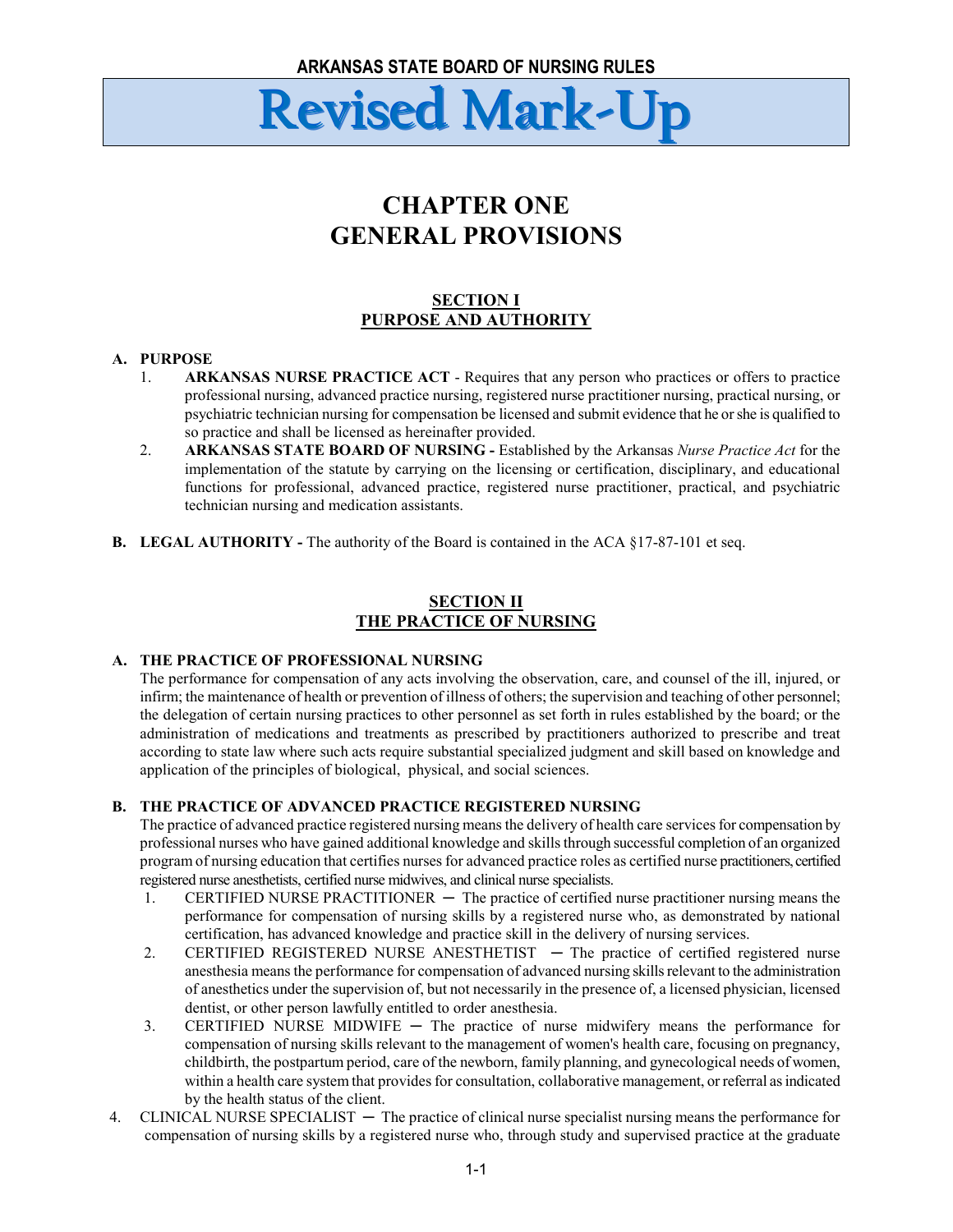level and as evidenced by national certification, has advanced knowledge and practice skills in a specialized area of nursing practice.

#### **C. THE PRACTICE OF REGISTERED NURSE PRACTITIONER NURSING**

The delivery of health care services for compensation in collaboration with and under the direction of a licensed physician or under the direction of protocols developed with a licensed physician. Registered nurse practitioners shall be authorized to engage in activities as recognized by the nursing profession and as authorized by the Board. Nothing in this subdivision is to be deemed to limit a registered nurse practitioner from engaging in those activities which normally constitute the practice of nursing or those which may be performed by persons without the necessity of the license to practice medicine.

#### **D. THE PRACTICE OF PRACTICAL NURSING**

The performance for compensation of acts involving the care of the ill, injured, or infirm or the delegation of certain nursing practices to other personnel as set forth in rules established by the board; under the direction of a registered professional nurse, an advanced practice nurse, a licensed physician, or a licensed dentist, which acts do not require the substantial specialized skill, judgment, and knowledge required in professional nursing.

#### **E. THE PRACTICE OF PSYCHIATRIC TECHNICIAN NURSING**

The performance for compensation of acts involving the care of the physically and mentally ill, retarded, injured, or infirm or the delegation of certain nursing practices to other personnel as set forth in rules established by the board, and the carrying out of medical orders under the direction of a registered professional nurse, an advanced practice nurse, a licensed physician or a licensed dentist, where such activities do not require the substantial specialized skill, judgment, and knowledge required in professional nursing.

#### **SECTION III IDENTIFICATION INSIGNIA**

- **A.** Any person who holds a license to practice nursing in this state shall use the legal title or the abbreviation as set forth in Arkansas Code Annotated Section 17-87-101, et. seq. No other person shall assume any other name, title, or abbreviation or any words, letters, signs, or devices that would cause a reasonable person to believe the user is licensed to practice nursing.
- **B.** Any person licensed to practice nursing shall wear an insignia to identify himself by his name and appropriate legal title or abbreviation during times when such person is providing health care to the public for compensation.
- **C.** The insignia shall be prominently displayed and clearly legible such that the person receiving care may readily identify the type of nursing personnel providing such care.

#### **SECTION IV DEFINITION OF TERMS**

**ACCREDITED** – The status granted by an accrediting agency through a voluntary process.

**ACTIVE PRACTICE –** The act of performing for compensation those acts within specified scope of practice and authorized by the board.

**ACTIVITIES OF DAILY LIVING ─** Those self-care activities which must be accomplished each day in order for the client to care for his own needs and participate in society.

**ADVANCED PRACTICE REGISTERED NURSE CATEGORIES ─** Certified nurse practitioner, certified registered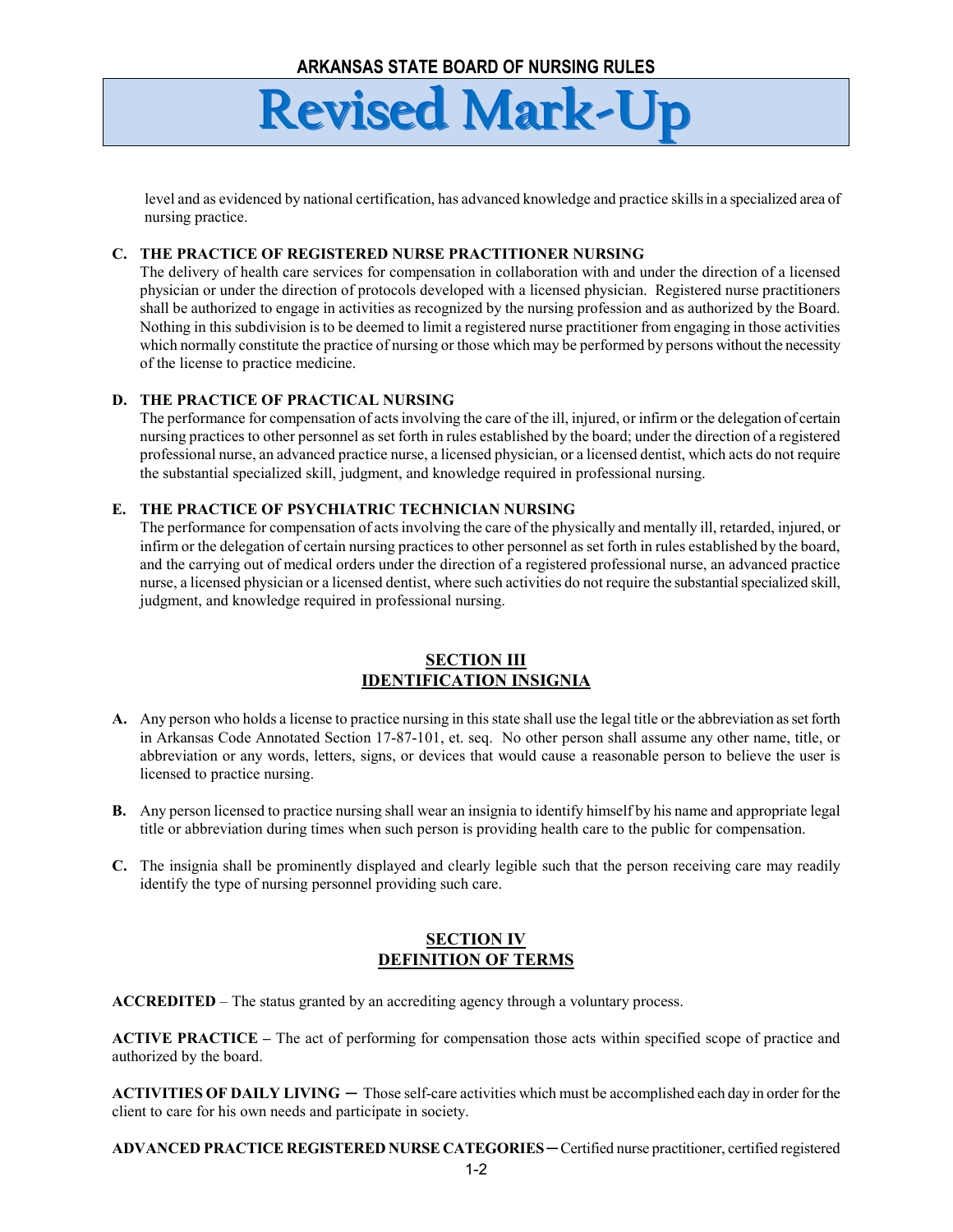nurse anesthetist, certified nurse midwife, and clinical nurse specialist.

**APPROVAL** – Recognized by the Board as meeting the education standards for preparing graduates for registered or practical nurse licensure.

#### **APPROVAL TYPES:**

**PREREQUISITE** — Status authorizing a program to proceed in establishing a program of nursing. **INITIAL ─** Status awarded to a program that has met all initial requirements and authorizes the program to proceed to admission of students and completion of educational standards.

**FULL ─** Status awarded to a program that has met all educational standards.

**CONTINUED FULL ─** Status awarded to a program that continues to maintain the educational standards. **CONDITIONAL ─** Status of a program that has not maintained the educational standards. Serves as a warning that if the standards are not followed withdrawal of approval may be initiated.

**ATD –** Alternative to Discipline program.

**BOARD ─** The Arkansas State Board of Nursing.

**BOARD-APPROVED EVALUATOR -** An individual who meets board approved standards.

**BOARD REPRESENTATIVE ─** A person appointed, hired, or otherwise authorized by the Board to carry out its functions.

**CASE MANAGER –** The ATD Program staff person who monitors participants' compliance.

**CLINICAL EXPERIENCE-** a faculty planned and guided learning activity that is designed to support students in meeting identified programs educational and course outcomes. The clinical settings include a variety of clinical of clinical practice settings or affiliating agencies, including but not limited to:

**ACUTE CARE SETTING-** A hospital based clinical site where students provide direct patient care and associated clinical conferences.

**NON-ACUTE CARE SETTING-** A long term, extended care, or nursing home based clinical site where students provide direct patient care and associated clinical conferences.

**COMMUNITY SETTING-** Community partner experiences with nurses and or professional staff in settings other than acute and non – acute settings where students provide indirect or direct patient care and associated clinical conferences.

**CLINICAL FACILITY ─** A facility outside the framework of the program which provides educational experiences for the student.

**COLLABORATING PHYSICIAN ─** A physician, licensed under the Arkansas Medical Practices Act, §17-93-201 et seq., who has a practice comparable in scope, specialty or expertise to that of the advanced practice nurse or registered nurse practitioner.

**COLLABORATIVE PRACTICE AGREEMENT ─** Document setting out how an advanced practice nurse and physician intend to cooperate in the delivery of client care.

**CONSULTING PHYSICIAN ─** A physician licensed by the Arkansas Medical Practices Act who has obstetric privileges in a hospital.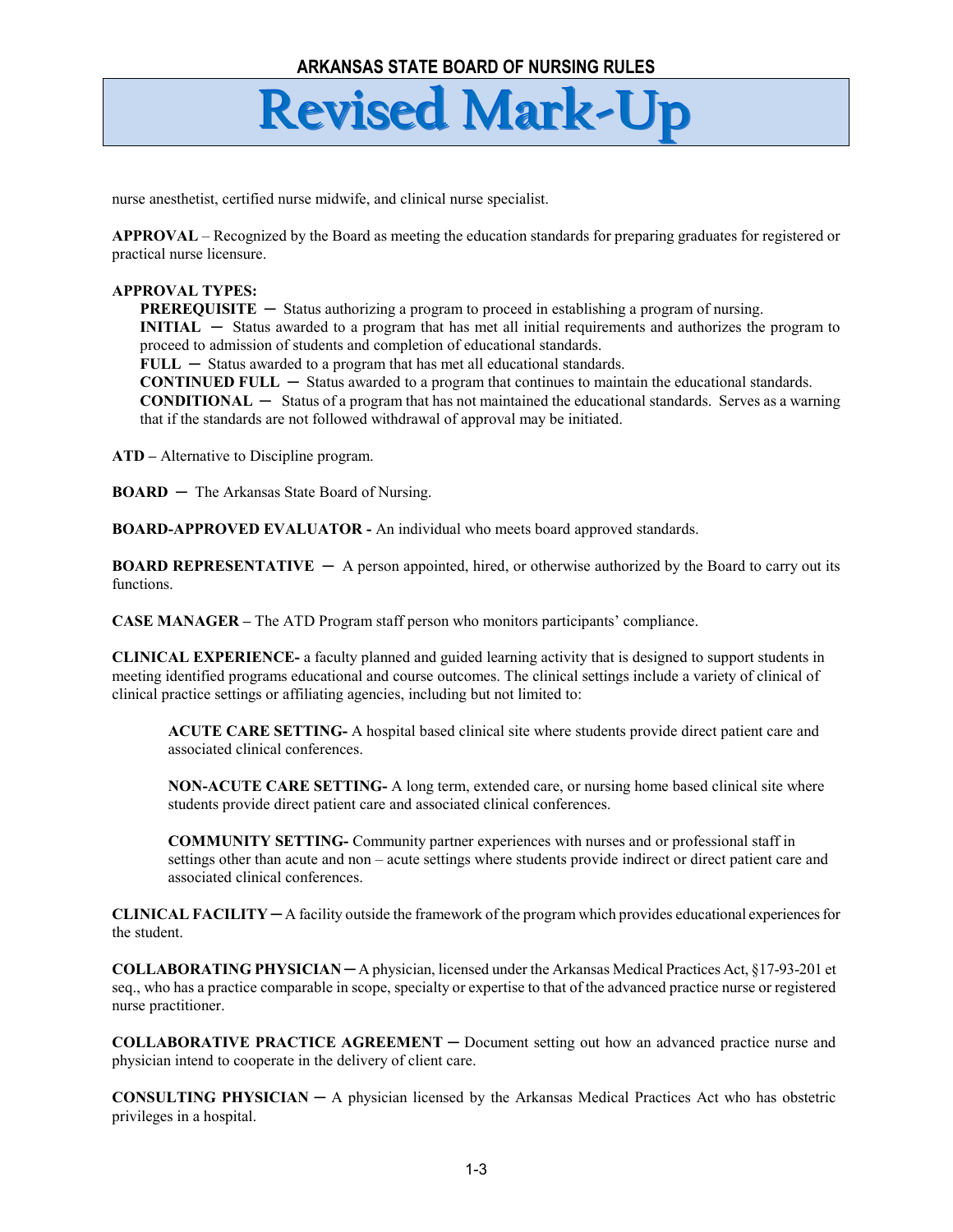#### **ARKANSAS STATE BOARD OF NURSING RULES**

### **Revised Mark-Up**

**CONTRACT –** The written agreement executed by a licensee or an applicant for licensure and the Board which establishes the terms for participation in the ATD program.

**CONTACT HOUR-** A measurement for continuing education; either a 50 or 60 minute clock hour of continuing education.

**CONTINUING EDUCATION UNIT (CEU)-** A measurement for continuing education; one CEU equals ten (10) contact hours.

**CONTROLLED SUBSTANCE ─** Drug substance or immediate precursor in Schedules I-V.

**CREDENTIAL ─** A license, certificate, or other evidence of qualifications.

**DELEGATION** — Entrusting the performance of a selected nursing task to an individual who is qualified, competent, and able to perform such tasks. The nurse retains the accountability for the total nursing care of the individual.

**DISTANT LEARNING SITE** – A location separate from the main campus where course offerings are delivered.

**DOCUMENTATION** — Written proof or evidence to substantiate factual claims or statements satisfactory to the Board.

**DRUG SAMPLE — A unit of a legend drug which is distributed to a practitioner by a manufacturer or a manufacturer's** representative at no charge, is not intended to be sold, and is intended to promote the sale of the drug.

**EMERGENCY CARE** – Unanticipated care provided to a person who is unconscious, ill, or injured, when the circumstances require prompt decisions and actions, and when the necessity of immediate care is so apparent that any delay would seriously worsen the physical condition or endanger the life of the person.

**FIRST LEVEL NURSE –** A nurse who provides and coordinates patient care after graduating from an approved program of at least two years in length. Regionally, the nurse may be referred to as a professional or a registered nurse (RN).

**FAILED DRUG SCREEN-** The analysis of a biological specimen which is determined to be dilute, substituted, abnormal, adulterated, or tests positive for controlled substances, abuse potential substances or their metabolites without a valid prescription.

**GRADUATE COMPETENCIES** – Educational outcomes expected of the nursing program's graduates.

**IMPAIRED NURSE -** A licensee or applicant for licensure who is impaired by alcohol use, a substance use disorder, or co-occurring disorder.

**LEGEND DRUG ─** A drug limited by Section 503(b)(1) of the Federal Food, Drug, and Cosmetic Act to being dispensed by or upon a practitioner's prescription.

**MAY ─** Indicates permission.

**MISSION** – Beliefs accepted by the parent institution for the framework of the school's programs and offerings.

**NONCOMPLIANCE –** Failure of the ATD participant to comply with the terms and conditions of the contract.

**OBSERVATIONAL EXPERIENCE** — One in which the nursing student provides no nursing care.

**PARENT INSTITUTION** – The official institution sponsoring the nursing program.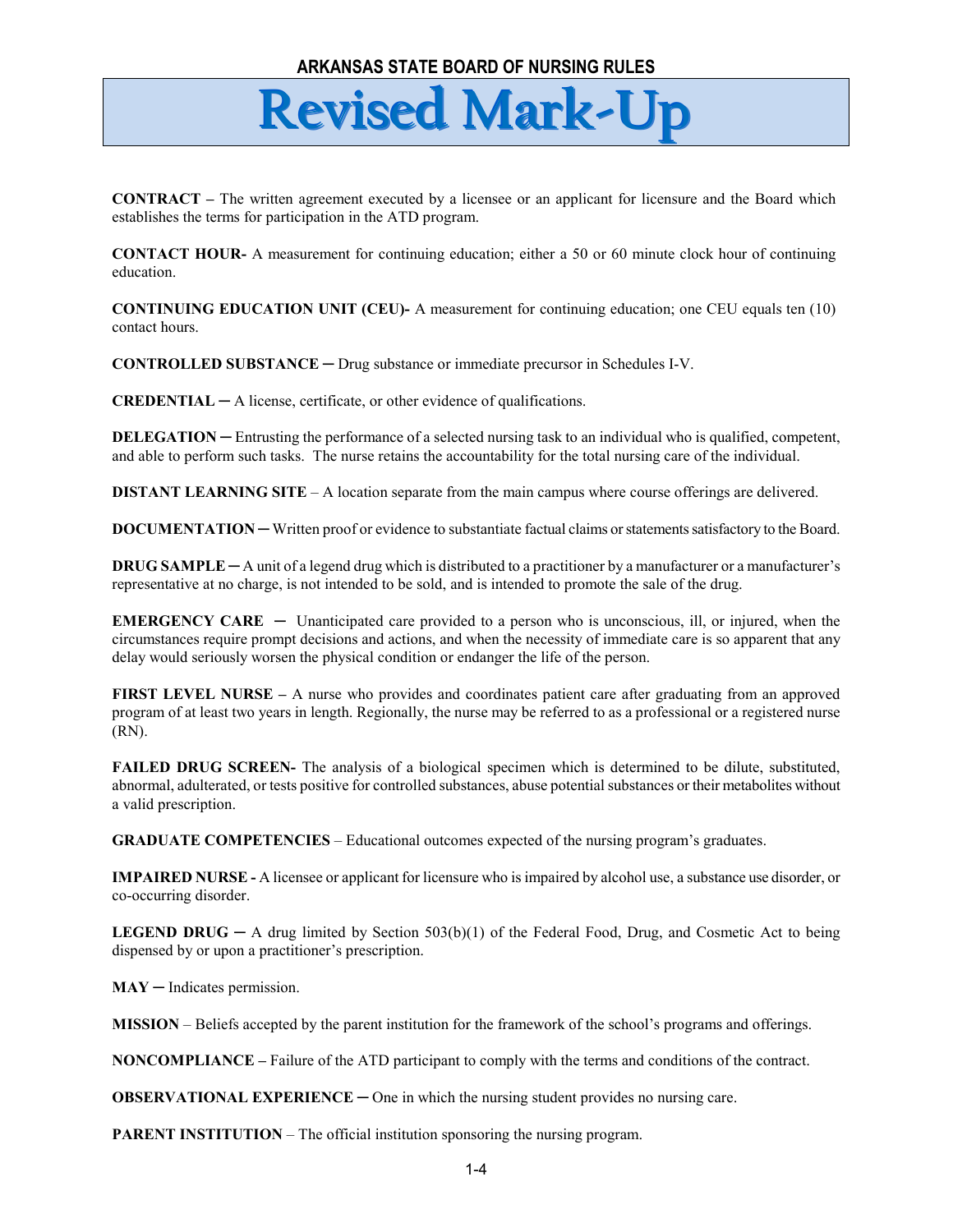**PARTICIPANT** – A licensee who executes a contract with the Board.

**PATIENT HARM** – Actual or potential physical or mental injury, abuse or neglect of a patient.

**PERSONAL CARE** — Assistance with activities of daily living not requiring a medical prescription.

**PHILOSOPHY** – Beliefs adopted by the nursing faculty for the framework of the program.

**PRACTICE- FOCUSED-** Academic study or continuing education targeted to meet the needs of the nurse in his / her nursing practice role.

**PRECEPTOR** — A currently licensed nurse or physician, meeting the requirements of these rules, who serves as a facilitator of student learning in a practice setting.

**PRECEPTORSHIP ─** Practice under the supervision of a qualified preceptor in the care of consumers of health services while a student in a Board approved program.

**PRESCRIPTIVE AUTHORITY** — Authorization, given by the Board, for an advanced practice nurse who meets established requirements to prescribe. Prescriptive authority for controlled substances shall only extend to drugs listed in Schedules **II** III through V subject to the provisions of Chapter 4, Section VIII.

**PROFESSIONAL BOUNDARIES** – Social, physical, and psychological limits in a therapeutic relationship between a nurse and a patient or their family which promotes the client's dignity, independence, and best interests.

**PROGRAM** — An education unit that offers courses and learning experiences preparing graduates who are competent to practice nursing safely and who are eligible to take the NCLEX-PN or RN® examination. The program is often referred to as a pre-licensure nursing program. Types of pre-licensure nursing education programs are:

**ASSOCIATE DEGREE PROGRAM ─** A professional nursing program leading to an associate degree with a major in nursing.

**BACCALAUREATE DEGREE PROGRAM ─** A professional nursing program leading to a baccalaureate degree with a major in nursing.

**DIPLOMA PROGRAM** — A professional nursing program leading to a diploma with a major in nursing.

**MASTER'S DEGREE PROGRAM** – A professional nursing program leading to a master's degree which is an individual's first professional degree in nursing.

**PRACTICAL NURSING PROGRAM ─** A nursing program leading to a certificate in practical nursing.

**PSYCHIATRIC TECHNICIAN NURSING PROGRAM ─** A nursing program leading to a certificate in psychiatric technician nursing.

**PROGRAM DIRECTOR–** The individual employed by the board to administer the ATD program or the person responsible for the specific educational unit in nursing, regardless of the official title in the institution.

**PROTOCOL ─** A written statement which delineates agreed-upon approaches in client care and management. **REFRESHER COURSE-** A formal course of instruction designed to provide a review and update of nursing theory and practice.

**QUALIFIED PROVIDER –** Individuals engaged in the treatment of substance use disorder, including alcohol, with sufficient education, training and experience.

**RELAPSE –**Use of any unauthorized controlled or abuse potential substance including alcohol as reported by the participant or the submission of any confirmed positive drug screen.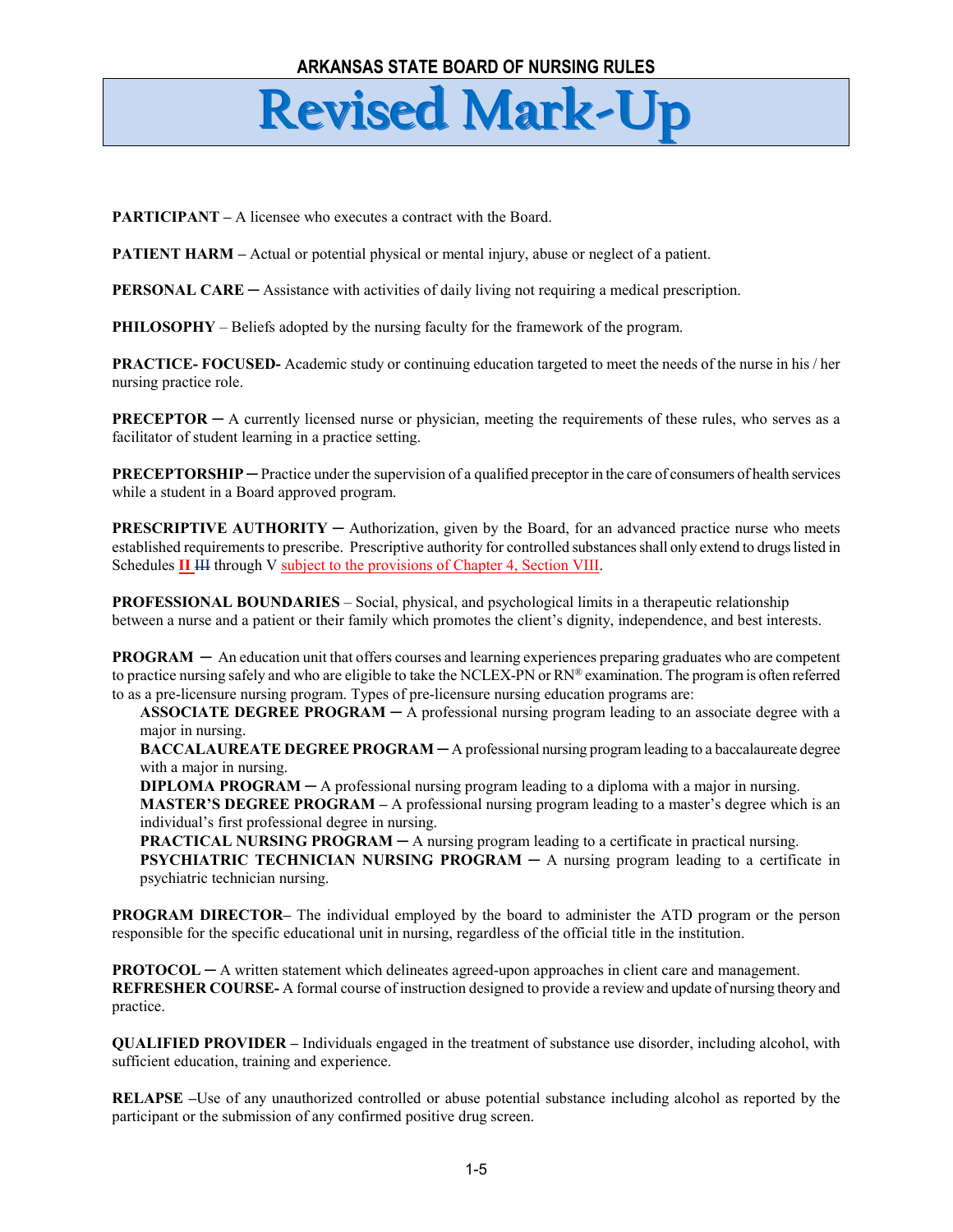**SATELLITE CAMPUS** – A separate geographic location where a program is offered which has a separate student body and a separate faculty leader/coordinator and/or faculty.

**SELF-REPORT –** A licensee or an applicant for licensure who provides voluntary written notification to board staff or the ATD program director that the licensee or applicant for licensure is or has been impaired.

**SHALL, WILL, MUST — Indicates a mandatory requirement.** 

**SHOULD ─** Indicates a recommendation.

**SUD –** Substance Use Disorder is defined by the Substance Abuse and Mental Health Services Administration as the recurrent use of alcohol and/or drugs which causes clinically and functionally significant impairment, such as health problems, disability, and failure to meet major responsibilities at work, school, or home.

 $SURVEY - A$  visit to determine compliance with minimum requirements.

**THERAPEUTIC DEVICE ─** An instrument or apparatus, requiring a prescription, that is intended for use in diagnosis or treatment, and in the prevention of disease or maintenance or restoration of health.

**TRANSMITTING ─** Relaying an order for a medication, treatment, or therapeutic device.

**UNDER THE DIRECTION OF A LICENSED PHYSICIAN ─** The performance of specific acts and procedures which have been authorized by a licensed physician and which may be performed outside the presence of the physician under conditions where a physician is readily available for consultation.

**UNENCUMBERED LICENSE ─** Free of disciplinary limitations.

HISTORY: Amended January 1, 2018; January 1, 2020

#### **SECTION V GENERAL MATTERS**

#### **A. OFFICE AND HOURS**

The office of the Board is in Little Rock, Arkansas. The office shall be open during business hours each day; Saturday, Sunday, and holidays excepted.

#### **B. EXAMINATION, INQUIRY, OR INVESTIGATION**

The Board may, through one or more of its members, or staff especially authorized, conduct at its office in Little Rock, Arkansas, or in any part of the state, any examination, inquiry or investigation, hearing, or other proceeding necessary to perform its duties and functions. The executive director shall have custody of the seal and official records and shall be responsible for the maintenance and custody of the files and records of the Board, including the credentials for all Arkansas licensed nurses, transcripts of testimony and exhibits, the minutes of all actions taken by the Board and all of its findings, determinations, reports, opinions, orders, rules, and approved forms.

#### **C. AUTHENTICATION**

All notices and other actions of the Board shall be authenticated or signed by the president, secretary, or such other person as may be authorized by the Board.

#### **D. NOTICE**

Upon order of the Board, the president, secretary, or executive director shall issue all notices of hearings and other process as may be directed by the Board.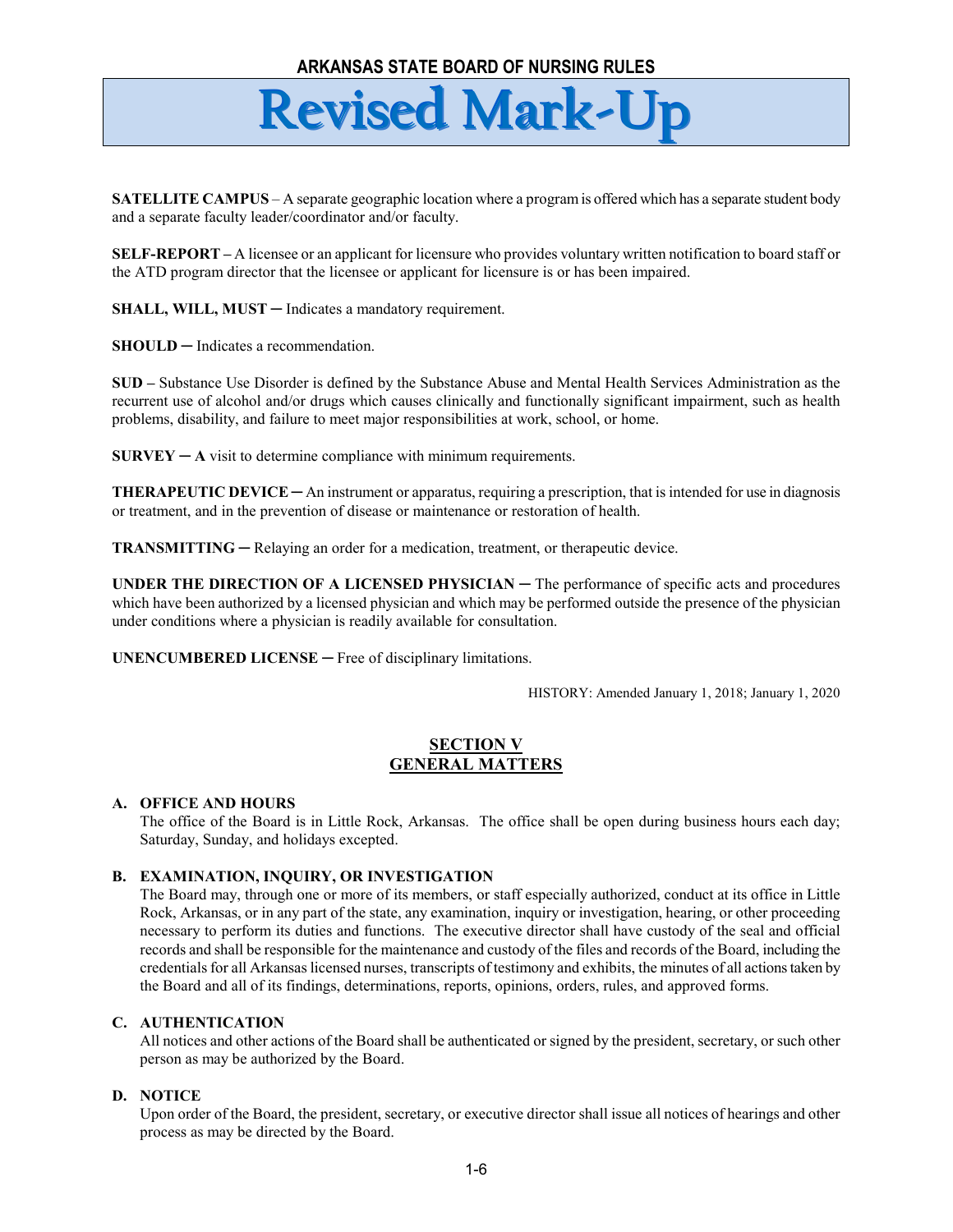#### **E. EXECUTIVE DIRECTOR**

The executive director of the Board shall be a registered nurse and meet the qualifications required by the Board.

#### **F. BOARD FUNDS AND FEES**

- 1. The Board shall establish and collect fees for services relating to examination, licensing, endorsement, certification for prescriptive authority, temporary permits, license renewal, and other reasonable services as determined by the Board.
- 2. All funds received by the Board shall be deposited in the State Treasury to the credit of the Board.
- 3. Fees paid to the Board may be in the form of cashier checks, credit card or money orders. Personal checks for initial licensure are accepted from in-state residents only.
- 4. Fees paid to the Board are processing fees and are not refundable.

#### **G. RECORDS**

1. Record Maintenance

The executive director shall enter, in permanent form, credentials of all nurses, records of official transactions and proceedings, and keep such records in safekeeping.

2. Tapes

Meetings may be taped by a secretary as necessary for purposes of minute taking. Tapes may be erased after corresponding minutes have been approved.

3. Destruction

The executive director may destroy or dispose of records in the office in accord with applicable law.

4. Certified Copies

Upon written request and payment of a fee, the executive director shall provide to any nurse holding Arkansas licensure a certified copy of any of his or her records on file in the Board office.

- 5. Public Inspection
- Records shall be open to public inspection except as may be specifically exempted by statute.
- 6. Request for Copies of Rules

Copies of rules of the Board will be furnished free of charge to any official of a government agency requesting them in the performance of his or her duties.

#### **H. EXAMINATION REVIEW**

A registered nurse, practical nurse, or psychiatric technician nurse candidate who has failed the licensure examination may review his or her examination and/or challenge examination items according to the policies and procedures of the test development vendor.

#### **SECTION VI FAITH A. FIELDS NURSING SCHOLARSHIP/LOAN PROGRAM**

#### **A. ELIGIBILITY REQUIREMENTS**

As funds are made available, any Arkansas resident who is enrolled in, or has been accepted for admission to, an approved school of nursing in this state or in a nationally accredited school outside the state, in a course of study leading to qualification as a registered nurse, licensed practical nurse, or nurse educator shall be eligible to make application to the Arkansas State Board of Nursing for a nursing educator loan or a nursing practice loan. The Board may, depending upon available funds, make a nursing educator loan or a nursing practice loan to an applicant when it determines that the applicant:

- 1. Warrants financial assistance to complete his or her nursing studies.
- 2. Has signed a written agreement to, upon graduation and licensure and for one year for each year a loan is granted:
	- a. Teach in a nursing education program in the State of Arkansas if granted a nursing educator loan; or
	- b. Engage in practice as a registered nurse or licensed practical nurse in the State of Arkansas if granted a nursing practice loan; and
	- c. Repay each loan with interest at the maximum legal rate if the applicant fails to fulfill the requirements of the board.